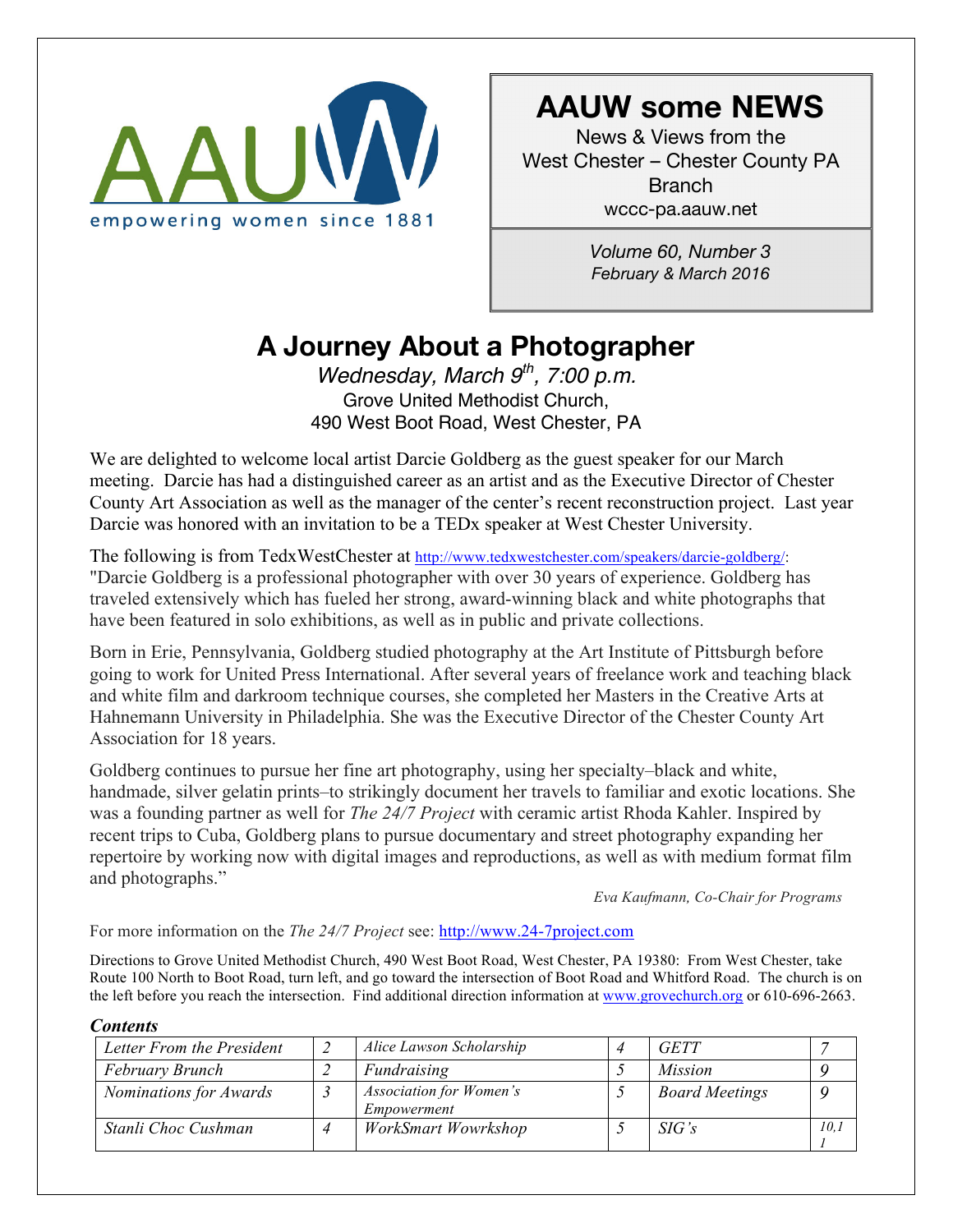### **Letter from the President**

Hello Members,

Our December Holiday Party at the home of Carol and Dane Zabriske was an enjoyable and beneficial event. We collected \$290 for Legal Aid Society of Southeastern Pennsylvania. Thank you all for your generosity and, specifically, thank you to Carol and Dane.

Our next event is brunch on February13th. We hope to overflow the room as we hear that "Race Matters". Bring a friend and don't forget the fifty/fifty.

As I was preparing for the January meeting, I was intrigued by those who were nominated for the Title IX Champions Awards on the AAUW web site. It has been 40 years since Title IX was passed to ensure gender equity in education. I urge you to look at the accomplishments of the nominees. It will make you realize that we still have much to do. Is there an idea for a branch project? Look under "Programs in a Box" on the AAUW web site to get an idea of resources available.

Something exciting is coming up March 21. tonya thames-taylor (yes, lower case) has become certified to lead an AAUW workshop on negotiation skills called Start Smart for women entering the workplace and Work Smart for women in the workplace. She will be presenting the workshop at West Chester University. The workshop is open to all, so spread the word.

It is time to think about the nomination of officers for the 2016-17 year. When the committee calls, please give its request consideration. Being part of the leadership of this organization is very rewarding. I have found such great support from the Board and other members as well as state and national resources. (See page 3.)

One article in the latest Keystoner was about the Women in Leadership Development (WILD) Book Group that I think would be of interest to many of you. The recommended book for this year is Leadership the Eleanor

Roosevelt Way by Robin Gerber. The book will be discussed as a group at the April state convention.

Keep up with your Board of Directors and read the minutes published on the web site. Don't forget to send photos for the newsletter, including photos depicting activities of the special interest groups.

Happy New Year to all and best wishes for a productive 2016.

Sue

### **Annual February Brunch! Saturday, February 13th at 10:00 AM**

AAUW West Chester-Chester County Branch Join us for our February celebration of food and fellowship. Bring your favorite breakfast casserole, fruit or breads to share along with plenty of good conversation and then be inspired by a timely presentation by our guest speaker Dr. Juliana Mosley, Vice President for Student Affairs at Lincoln University.

Dr. Mosley earned a Ph.D. in educational leadership from Miami University in Ohio. She has served as Vice President for Student Affairs at Edward Waters College in Florida, Marygrove College in Detroit and Philander Smith College in Little Rock. Her research interests include Black women's leadership and racial identity attitudes of Black students among many other issues relevant to today's concerns.

In 2011, Dr. Mosley presented "Unconscious Racism in a World of Diverse Cultures" during a workshop at Marywood University in Scranton, and she has continued to inform her audiences about current issues in the Black community.

At this Annual Brunch, we will be supporting Legal Aid Society. A basket will be available for anyone who wishes to donate a suggested amount of 5 dollars to the Society. Of course, any donation will be much appreciated. We are pleased that Barbara Kennedy, our 2015 Alice Lawson Scholarship winner, will be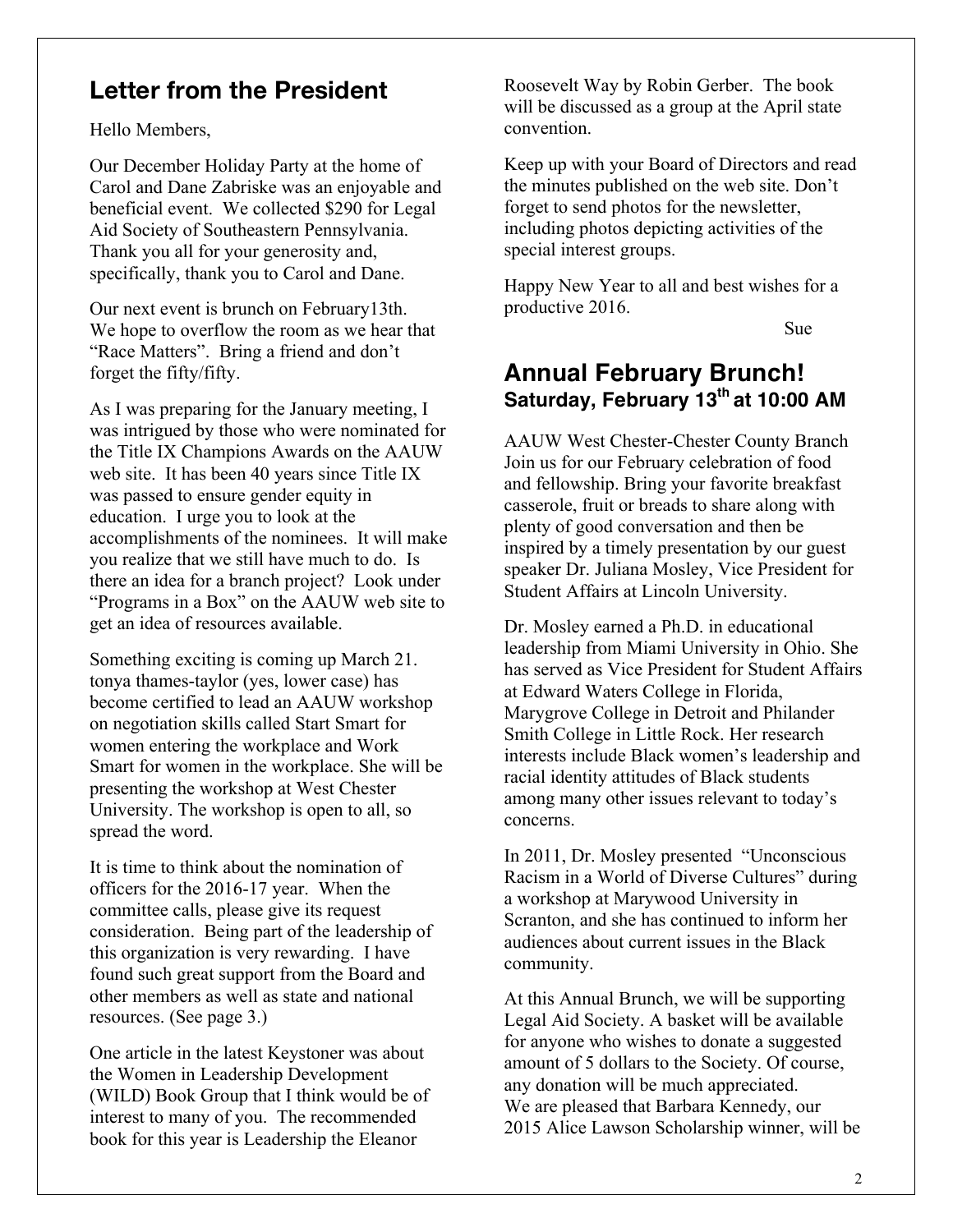joining us for the brunch, and we look forward to hearing about her academic progress. Our brunch will be held at Grove United Methodist Church at 490 West Boot Road in West Chester on Saturday, February 13, 2016 beginning at 10 a.m.

 *Mimi Jones, Co-Chair for Programs*

## **Nominate a Member for 2016 PA and Branch Awards**

It is time again to honor the members who have worked hard to make our branch so great. Please think about whom you will nominate for each of the awards below. You don't need the permission of the nominee for this – these are not jobs, just AWARDS.

The deadline for all nominations is February 2, 2016. Past awardees are listed in the handbook.

The recipients of Branch Outstanding Woman Award and Member Making a Difference 2016 Award will be announced at the AAUW-PA Annual Meeting in April and recognized at our May Banquet along with the recipients of Peg Anderson Award and Gateway to Equity Award.

*Branch Outstanding Woman Award*: This honor is awarded to a member for meritorious service to the branch and the community over multiple years. The honoree might be someone who has served quietly for years and soon will be completing her term, or it could be someone who worked for the branch in past years but has never been honored. Last year's honoree was Donna Eaves.

*Member Making a Difference Award 2016* (formerly Branch Spotlight Award): This award is granted in recognition of recent-term contributions by an unsung member who exemplifies the spirit of AAUW. The honoree could be someone who is either a new member or who only has been active for a year or two. The honoree could even be a new member who embodies the mission of AAUW and is supportive and enthusiastic about its activities.

Last year's Spotlight Award honorees were Anne Anderko and Peggy Staarman.

*Peg Anderson Award* -- our special branch award: This award recognizes a longstanding member who has served in many capacities over the years and who continues to work in the background to inspire and support those who are now leaders and members. Last year's honoree was Mary Smith.

*Gateway to Equity Award*: The award honors an individual who or a group or organization that has promoted through action and philosophy the AAUW mission to advance equity for women and girls through advocacy, education and research. Think about recent news reports or someone who is just "always there" when women and girls need help. The honoree also could be someone who has worked for many years to improve the status of women and girls but whom we have not officially recognized. The winner of this award will be invited to attend our May banquet. If the honor is awarded to an organization, then we will work to assist that organization for one year. Our 2015 recipient was The Legal Aid Society of Southeast Pennsylvania.

Please complete the form below and mail to Barbara Lathroum, 305 Whistling Swan Lane, Downingtown, PA 19335 or email nominations to blathroum@gmail.com. The deadline for all nominations is February 2, 2015. Nominations with a postmark or computer date after February 2 will not be counted.

My nominees for the awards are:

- *1. Branch Outstanding Woman:*
- *2. Member Making a Difference Award 2016:*
- *3. Peg Anderson Award:*
- *4. Gateway to Equity Award:*

*Thank you for your nominations!*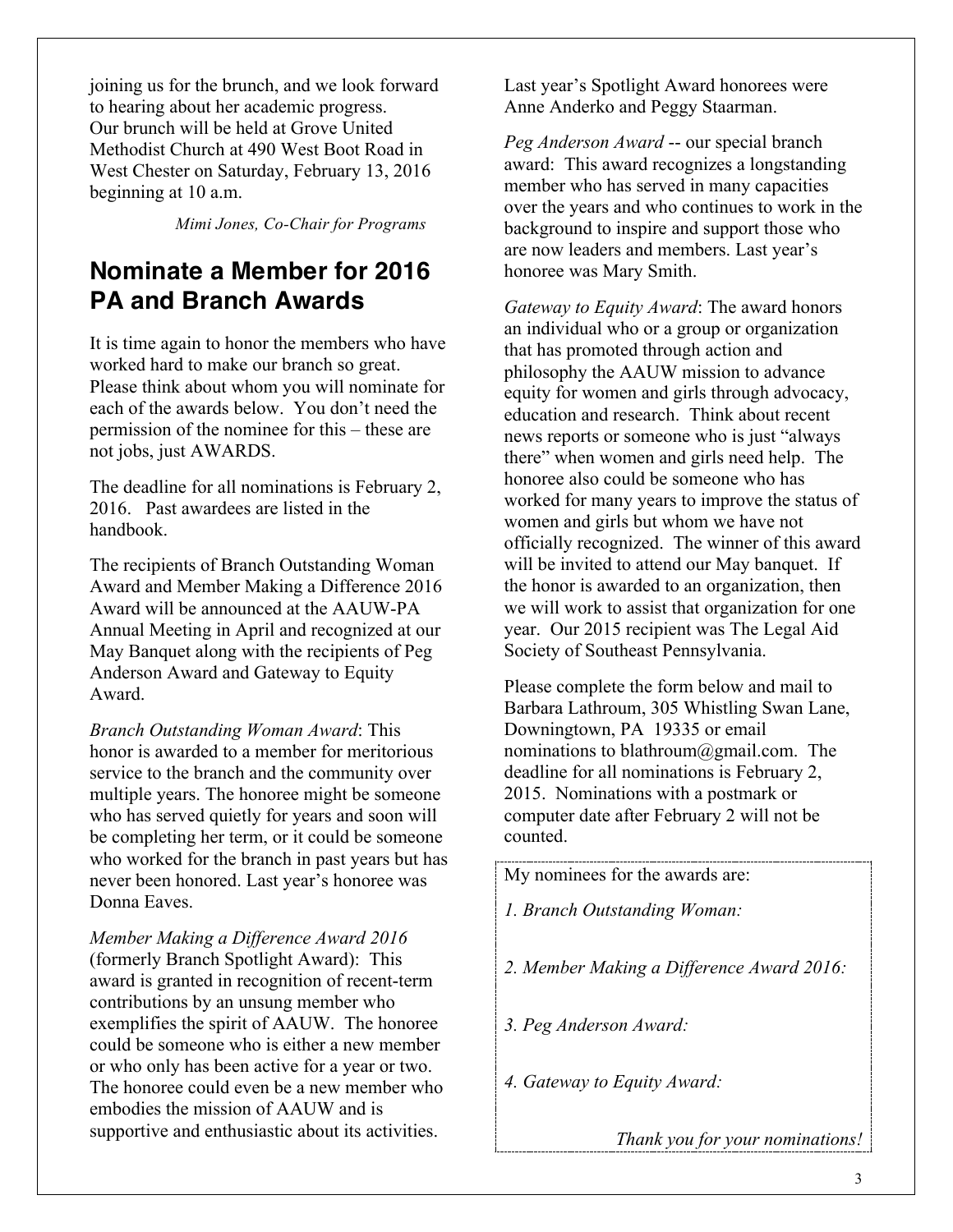## **In Memorium ~** *Stanli Choc Cushman* **1947 - 2015**

A few months ago we lost a long-time and valued member of our branch, Stanli Cushman, after a valiant struggle with cancer. Stanli served as President of our branch from 1999 to 2000 and was honored with a named gift to the Educational Foundation in 2003. Stanli was an active member from the time she joined AAUW, participating in the Finance Group, the Food Interest Group, attending branch meetings regularly and supporting many of the branch fundraisers.

Born in London, England, Stanli immigrated to the United States as a child with her brother, sister and Czech parents. She was always proud of her Czech heritage and returned to that country on several occasions to visit family members there. She received a BA in Social Sciences at West Chester University and spent 23 years as a social worker for Chester County, first at the Dept. of Mental Health/Intellectual and Developmental Disabilities and later at the Dept. of Aging, where she made many life-long friends.

After her retirement, she remained an advocate for seniors, volunteering as an ombudsman and guardianship monitor. She was also active in the prayer shawl ministry and other committees of her church. Her other interests included the book club and knitting.

Our member Paula McGinnis remembers carpooling with Stanli to AAUW meetings, touring NYC together on bus trips and solidifying their friendship over their mutual love of knitting, when Stanli joined Paula's knitting club a few years ago. Stanli became very skilled at knitting and other crafts, and donated many of her prayer shawls to church members who were ill or elderly.

Stanli will best be remembered as a very intelligent, strong, caring and compassionate person who was devoted to her family and always thought of others before herself. She was a caregiver for her mother and her

husband, Stephen, to whom she was married for 47 years, both of whom survive her. She is also survived by two daughters, their spouses and two grandchildren.

### **Alice Lawson Scholarship Fund**

The American Association of University Women (AAUW) West Chester-Chester Branch will be awarding \$1,500.00 from Alice Lawson Scholarship Fund to an undergraduate student 25 years of age or older. We invite students from West Chester University, Immaculata University, Cheyney University and Lincoln University to submit an application. The deadline for applying is March 30, 2016. Eligibility requirements and application forms are available at wcccpa.aauw.net under the *Scholarship/Grants* tab.

Contributions can be sent to: Alice Lawson Scholarship Fund Chester County Community Fund West Chester, Pa. 19335

On line contributions can be made at: http://www.chescocf.org/funds/Fund%20purpose/Alice%20La wson%20Scholarship%20Fund.htm.

## **Harriet Jarosh Environmental Education Fund**

In 2016, the first disbursements from the fund will be made to sponsor Chester County Envirothon and to purchase a Watershed Model to be used by schools in Chester County. Both projects are through the Chester County Conservation District.

The Envirothon includes competitive games that are open to all schools in Chester County at the elementary, middle and high school levels. The winning high school team will compete at the state level.

The Watershed Model is rotated among schools. Approximately 5000 children each year will utilize the model to learn about the interaction of the various components of a watershed.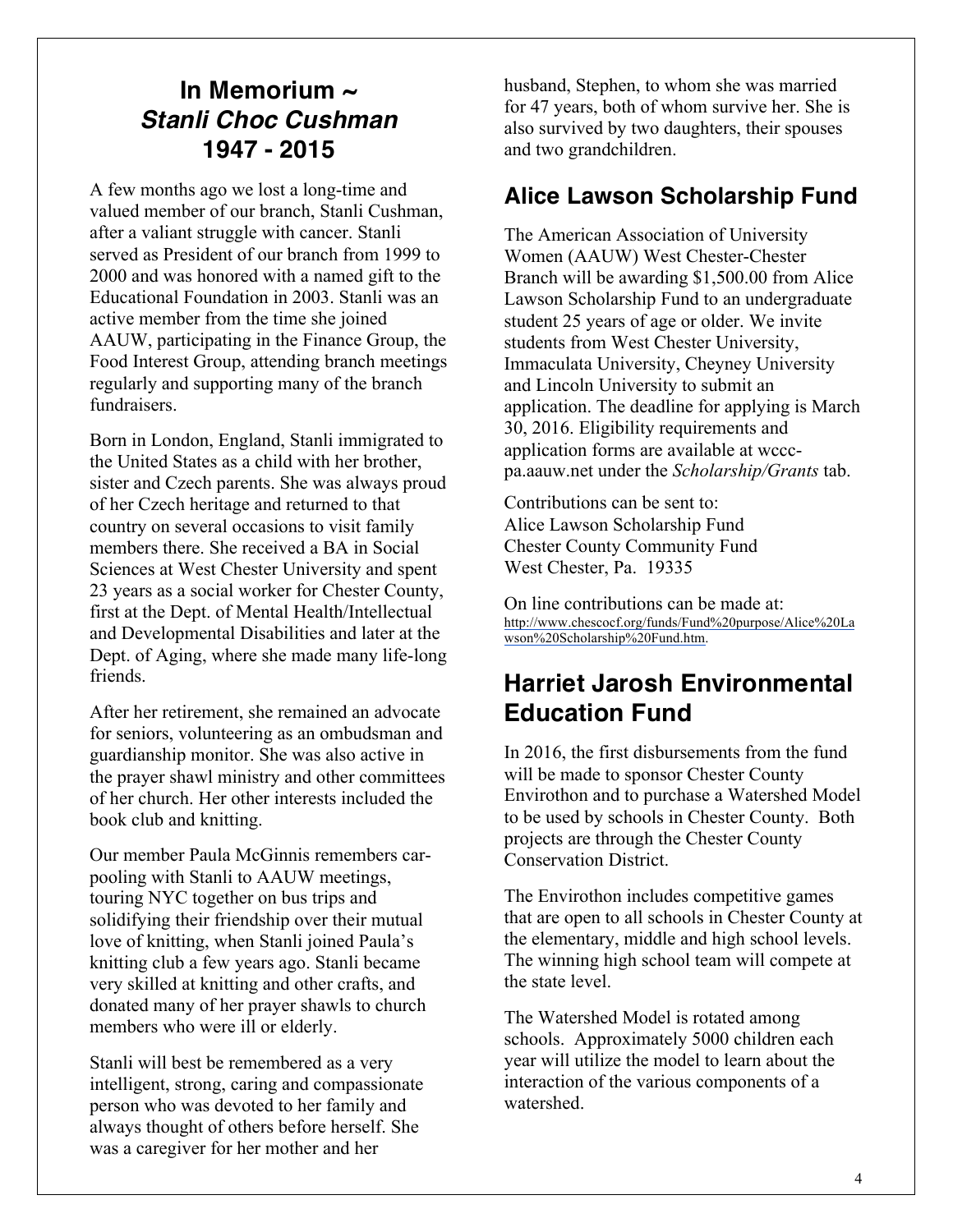## **Association for Women's Empowerment**

West Chester University's Association for Women's Empowerment, an AAUW affiliated group, will be collecting donations of feminine hygiene products for the women and girls at Friends Association during the month of February. Friends Association helps homeless and near homeless families rebuild their lives. If you would like to make a donation, please contact Jennifer DeSimone-Jewell at JD832298@wcupa.edu. Donations may be packaged boxes of products or packaged individual products.

Also, on March 21st at 7 p.m., the Association for Women's Empowerment will be hosting a *Start Smart* – Work Smart pay equity seminar led by AAUW member Dr. tonya thames-taylor and sponsored by AAUW West Chester-Chester County Branch. Members of AAUW are welcome to the event, which will be held in West Chester University's Sykes Student Union ballrooms.

### **Empowered by the Information: Attending Villanova's WorkSmart Workshop**

Hurrying east on Lancaster Avenue to Villanova University in my silver Ford Edge, my thoughts are everywhere: attending the WorkSmart Workshop, remembering my entry into the workforce, obeying traffic rules, and estimating the travel time to another meeting I have after the WorkSmart workshop.

In this labyrinth of thoughts, one emerges as a dominant one: *why didn't I negotiate my salary when I got the offer from my current job?* The answers are simple: I did not know how to negotiate and I was/am grateful for a job with benefits. Before entering college, most of the women I know professionally work as administrative assistants, receptionists, teachers, nurses, domestics/nannies, or clerks. Never do I hear any of them share stories of negotiating their salaries. Therefore, I wrongly

surmise and act on the premise that the art of negotiating salaries serves the hyper elite not average workers.

*"Do you know your worth?"* asks facilitator Dr. Cheryl Carleton, Professor and Director of Villanova's Women's Professional Network. Adhering to the ground rule of "being present" established at the beginning of the WorkSmart workshop, I discuss this question openly and honestly with Anne, another workshop participant. I find myself sharing an unguarded perception of my worth with a total stranger; each word empowers me because I am grappling with concepts I never conceive because I never asked myself: *what is my professional worth?*

Yes, my demographic—black woman— earns 63% of the white man's dollar and 90% of the black man's dollar. Yes, I am aware that, as Linda Babcock's *Women Don't Ask* explains, I am among the 55% of women who are apprehensive about negotiating salaries.

Yet, *pay equity is more than a conversation about salary.* Beyond the statistics and policies, this workshop helps me to better understand that **my labor is worth negotiating!** My inalienable right is the ownership of my labor; the fruits of my labor are prized and worth negotiating. I leave this workshop more knowledgable about how to determine what my labor is worth.

Working with the student branch of AAUW at West Chester University on Monday, March 21st, at 6:00 PM in Sykes Ballroom, my hope is that we— the West Chester/ Chester County Branch— can empower women the way that an AAUW workshop on a Sunday in November empowered me.

If you would like to volunteer to help, please contact me, tonya, Chair of LAPP, at tonya@tonyathames.com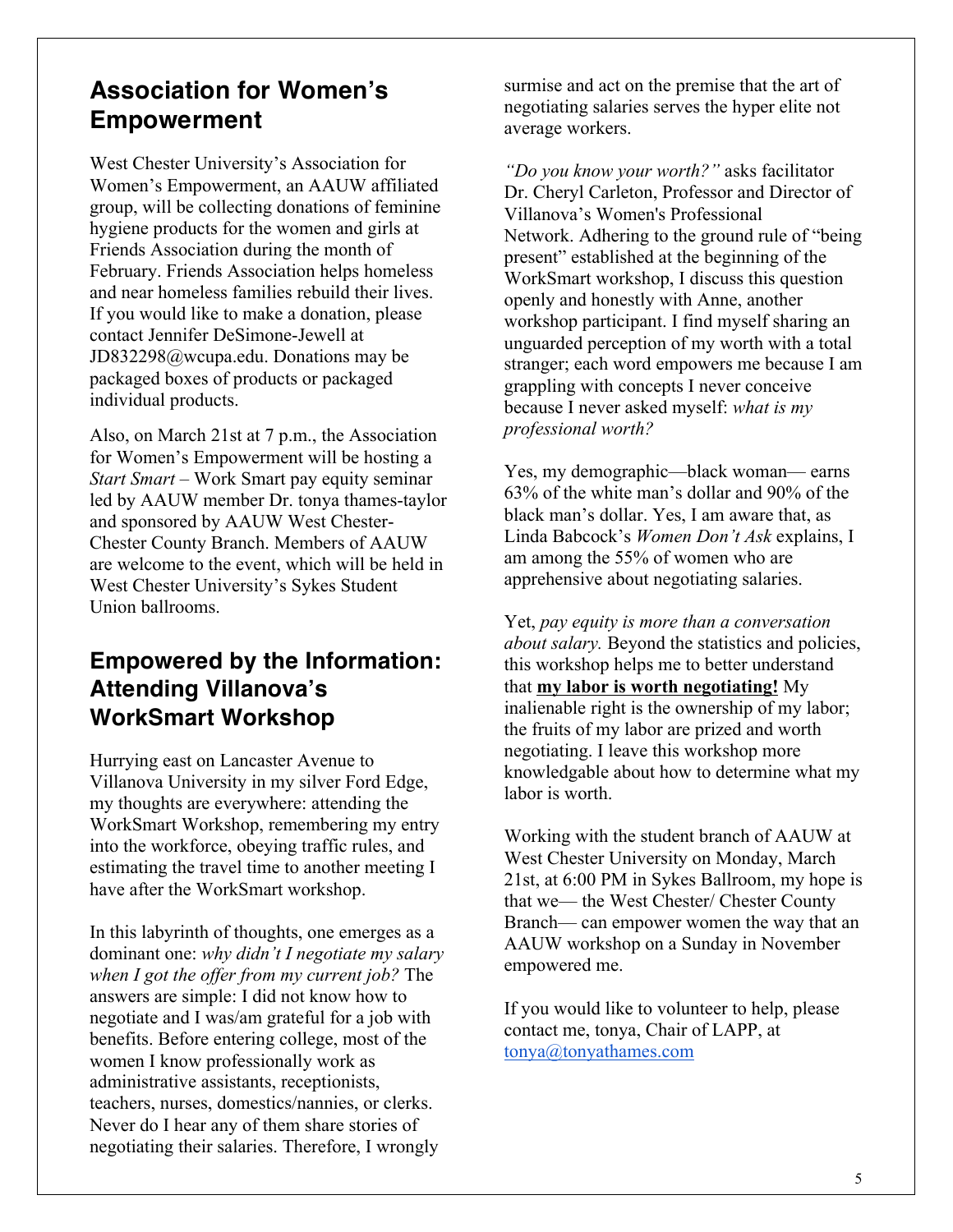

### **GETT and PETT** *GETT Ready for GETT 2016!*

Can you believe it has been16 years since I sat around a table at CB Technologies representing AAUW and discussing how and why we should encourage girls to pursue IT as a career choice?

The 16th year of Girls Exploring Tomorrow's Technology -- is in the planning stage. *GETT will take place on Saturday, March 12, 2016 at West Chester East High School.* Registration will open on February14th, 2016. Mark your calendars and set aside those days to be a part of the best GETT ever.

We are opening the event to 600 girls in grades 5-10 for the hands on sessions, with the hopes of encouraging girls in grades 11-12 to attend as *student ambassadors*. Last year's EXPO was so successful that we are expanding it. Because of last year's feedback, the EXPO will be in the gym at WC East. AAUW had a great table last year with Donna Golden and her *Volunteers*\* making polymer balls. We are invited back again this year and will be calling for your help for the event itself as well as for help at the EXPO table.

If you are not familiar with GETT, it is a one day event held within Chester County to encourage girls and their parents and educators to pursue careers in STEM. It is, and has always been, a hands-on venue to show girls that they can be anything they set their mind to do. For more complete information and a video of last year's GETT, you can go to http://www.GETTPA.org. AAUW West Chester-Chester County has been an important part of GETT for 16 years, providing volunteers, research studies, and funding

AAUW's branch board has, once again, pledged \$500 to GETT 2016.

I will be stepping back as lead chair on the *Parent/Educator Committee.* Instead I will mentor and assist the new chairperson. In upcoming meeting I will ask for volunteers. If you have questions regarding GETT or suggestions for a hands-on activity that we can provide at the EXPO you always can contact me at pangea49@comcast.net.

#### **Note for Volunteers:**

Pennsylvania has implemented a new law regarding any volunteer who has contact with children. Certain individuals, in order to work or volunteer with children, are required to obtain clearances that may include the following:

 PA Child Abuse History Clearance PA State Police Criminal Record Check FBI Criminal Background Check

To learn which clearances you need to volunteer or work with children go to http://www.KEEPKIDSSAFE.pa.gov. Be prepared if you ever are asked to work with children. Background check fees have recently been waived for volunteers. For employment purposes the fee has been reduced from \$10 to \$8.

Individuals seeking clearance can go directly to https://www.compass.state.pa.us/cwis/public/home to create an individual account and apply for their child abuse clearance electronically. Organizations also can manage PA Child Abuse History Clearances online for their employees and volunteers at the same website.

I am researching how to manage clearances as an organization, since we have other opportunities that may occur in the future.

I am looking forward to working with each and every one of you.

*Mary A Smith, STEM Liaison*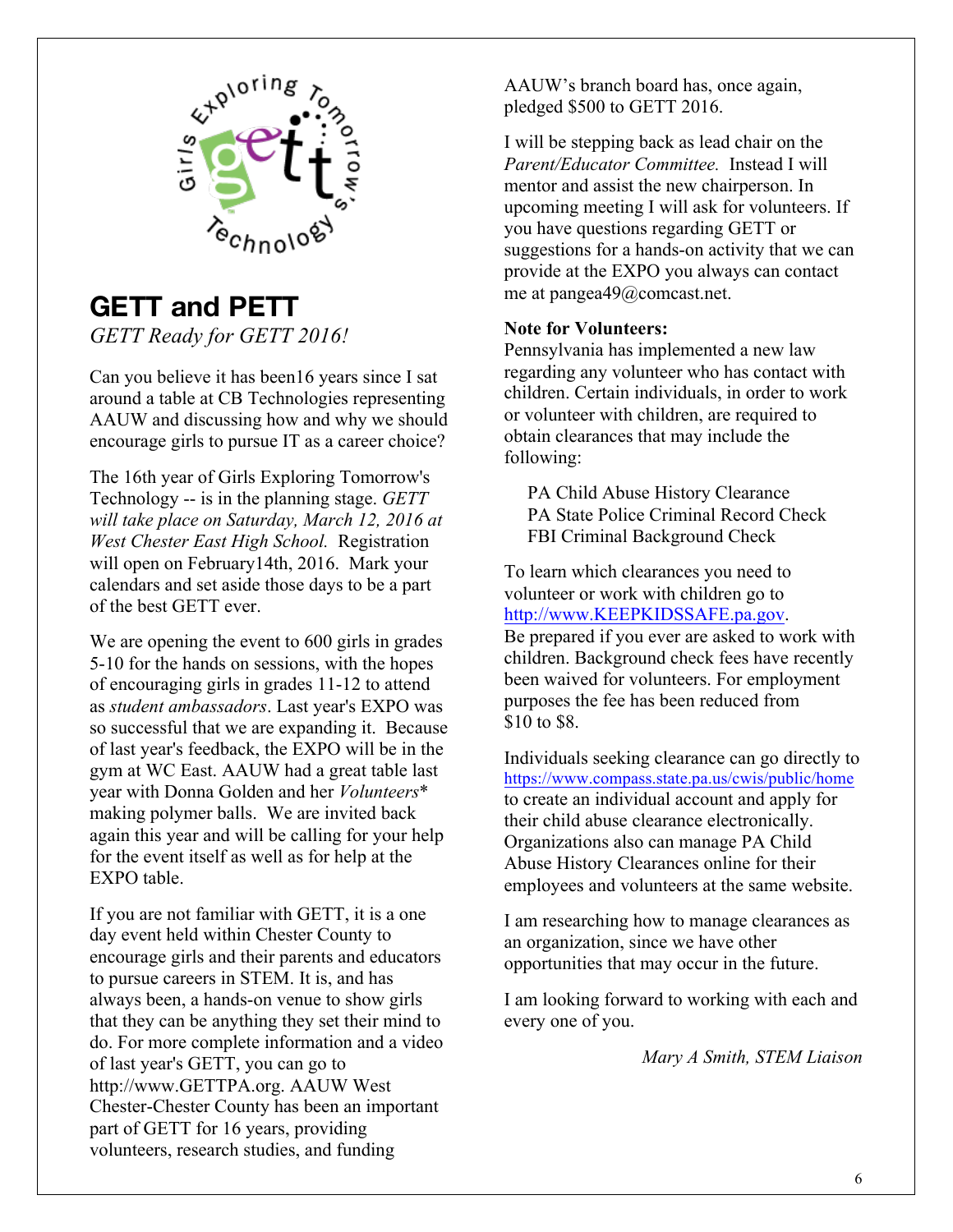## *Fundraising Update*

### **Pampered Chef Fundraiser**

Please mark your calendars for February 16th for our Pampered Chef Fundraiser. The snow date is February 23rd. This fundraiser will be hosted by Jane and Jennifer Schultz. You should have received your invitation by now via e-mail. Due to limited seating, we ask that you RSVP to Anne Anderko, ananderko@msn.com by February 10th.

We look forward to a fun get together. If you cannot join us, please check out the website at https://pamperedchef.com/go/gWmsAq.

Any purchases that you make at through this website will help benefit your AAUW branch. We strongly encourage you to share the link with your friends and family so this fundraiser will be a great success.

### **Ink Cartridge Recycling!**

Have you been tossing those dried up or exhausted ink cartridges? Hang on to them! Just in case you forgot -- over the past several years we have been collecting used ink cartridges and we continue to do so. Bring them to the meetings. You will be recycling, as a responsible citizen should, and at the same time helping our AAUW branch through the Staples Reward Program.

Thank you for your support!

*Anne Anderko & Donna Golden Fundraising Co-chairs*

#### **Two Minute Activist**

Don't forget your committment to be a frequent *Two Minute Activist*. Make your voice heard in Congress regarding education, economic security, and civil rights. Using our website (under AAUW Links) is so easy!



Author Ilene Gregorio signing a copy of her book, "None of the Above" for Peggy Staarman.

### **Online Reading of Interest:**

*After the Blizzard, the Only People Who Showed Up for Work at the U.S. Senate Were Women* https://www.good.is/articles/us-senatewomen-blizzard

*President Obama Issues New Action to Close the Gender Pay Gap* https://www.good.is/articles/president-obamaissues-new-action-to-close-gender-pay-gap?

*How a Browser Add-On Aims to Help Women in the Workplace Stop Selling Themselves Short* https://www.good.is/articles/just-im-sorry-actually-imno-expert-chrome-browser-extension This Gmail Plug-in for Chrome highlights

words that diminish the users confidence and ability to communicate with authority.

*New Video Shows 80 Years of Subtle Sexism in 2 Minutes* https://www.good.is/articles/subtlesexism-isnt-so-subtle-over-a-lifetime

*'Baby Brain' Could Actually Make Women Smarter* https://www.good.is/articles/baby-braincould-actually-make-women-smarter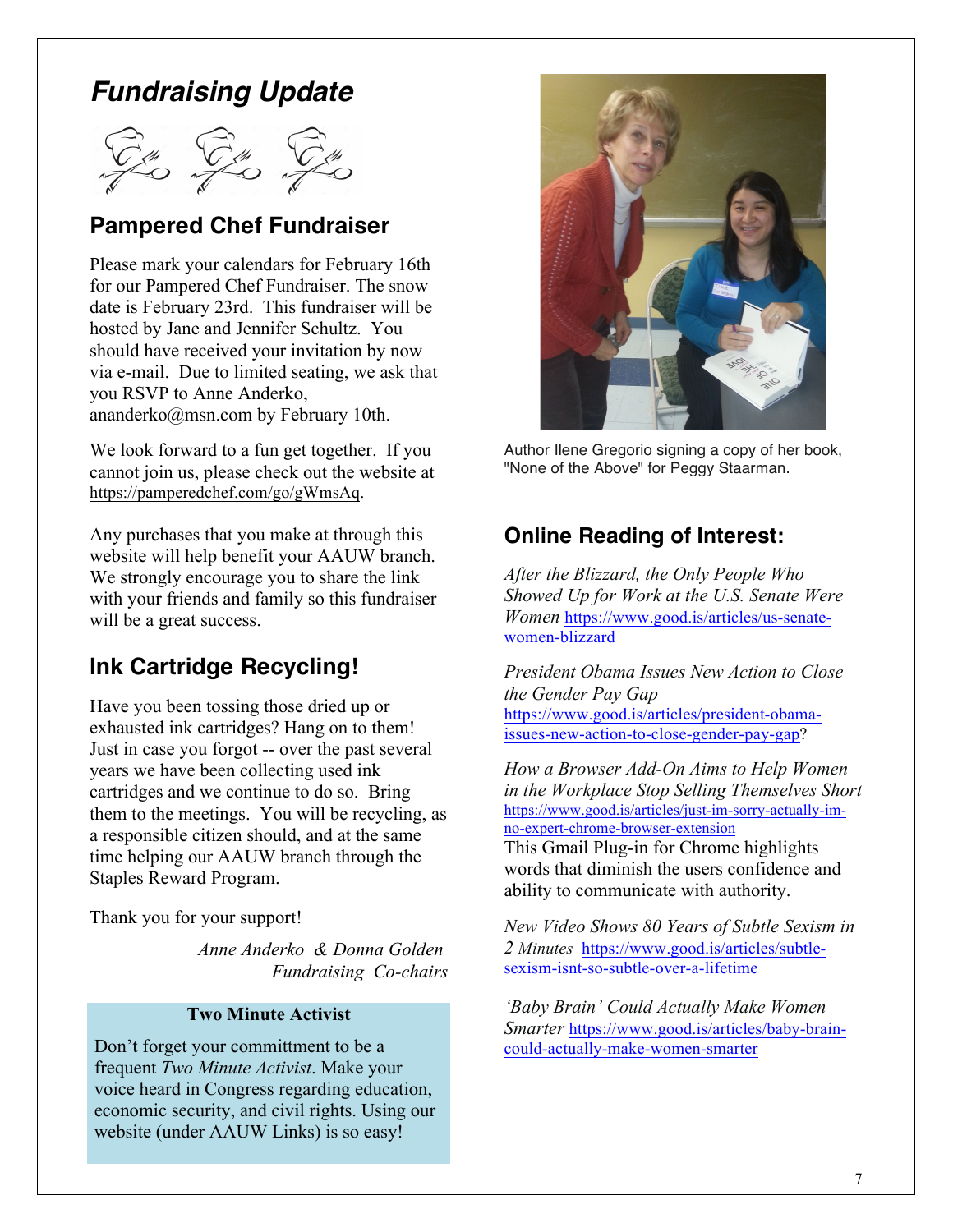### **Membership News**

AAUW has designated January, February, and March as recruitment months. The national organization is challenging the local chapters in a recruitment phonathon to encourage former members to rejoin AAUW. Donna Golden and I already called lapsed members about renewing their memberships during early fall in 2015, so we decided we would try other ways to increase the number of members. In addition to placing information about AAUW in the local library branches and giving literature about AAUW to realtors and to organizations such as Newcomers and Wings for Success, we also chose to solicit names of prospective members from our own membership.

Special encouragement for the submission of names of protective members will be given as part of the 50/50 raffle at our February brunch. We will sell tickets during our social time and draw the winning ticket at the end of the meeting. Proceeds will be divided evenly between the winner and our chapter. Each ticket will sell for one dollar, or you may buy five tickets for four dollars. It is not necessary to be present to win.

For each prospective member's name and contact information that you give to Donna Golden (goldendonna@verizon.net) or Peggy Staarman (peggstaar@verizon.net), you will receive a free ticket. We will place your tickets into the drawing. You do not need to wait until the meeting.

Please e-mail or call either of us immediately with the name of a friend, co-worker, relative, or acquaintance who may be interested in joining our chapter. We will contact each person and give her information about our AAUW chapter.

We welcome any suggestions you may have to retain members and to increase our membership.

#### **Did you know?**

 Because our members are so important to us, we want to keep in touch. Do you know of a member who needs to receive a get well note or card of support?

 Please contact our Corresponding Secretary – Rosemary MacDonald

 rosemary.macdonald@verizon.net with the information.

### **Membership Outreach**

Your Records with the National Association can be accessed by contacting: --Helpline Phone (800) 326-2289 or --Internet and email: The website for national AAUW is http://www.aauw.org/. You'll need your membership number, which can be found on the address label of the Association publication (Outlook).

### **About Member News**

If you have news that you would like to share with our organization, we would love to hear about it. This may be your accomplishments, research, performances, etc. Please send detailed information to the newsletter editors: aauwsumnews@gmail.com. Thank you for sharing!

### *We need your News!*

The co-editors of *AAUWsome News*, are delighted to bring you this issue of the newsletter, but … *We continue to need input from members!!* Please send *articles* as Word documents. Forward your news articles to the *gmail account:* aauwsumnews@gmail.com, indicating the topic and month in the subject box and cc the President and President Elect. This is a shared account, so the co-editors can access your email and keep their work or personal mailboxes from getting filled. It also makes collaborating easier.

Remember that articles for a given month of the newsletter are due on the 10th of the preceding month*.* Please provide all necessary information with your submission.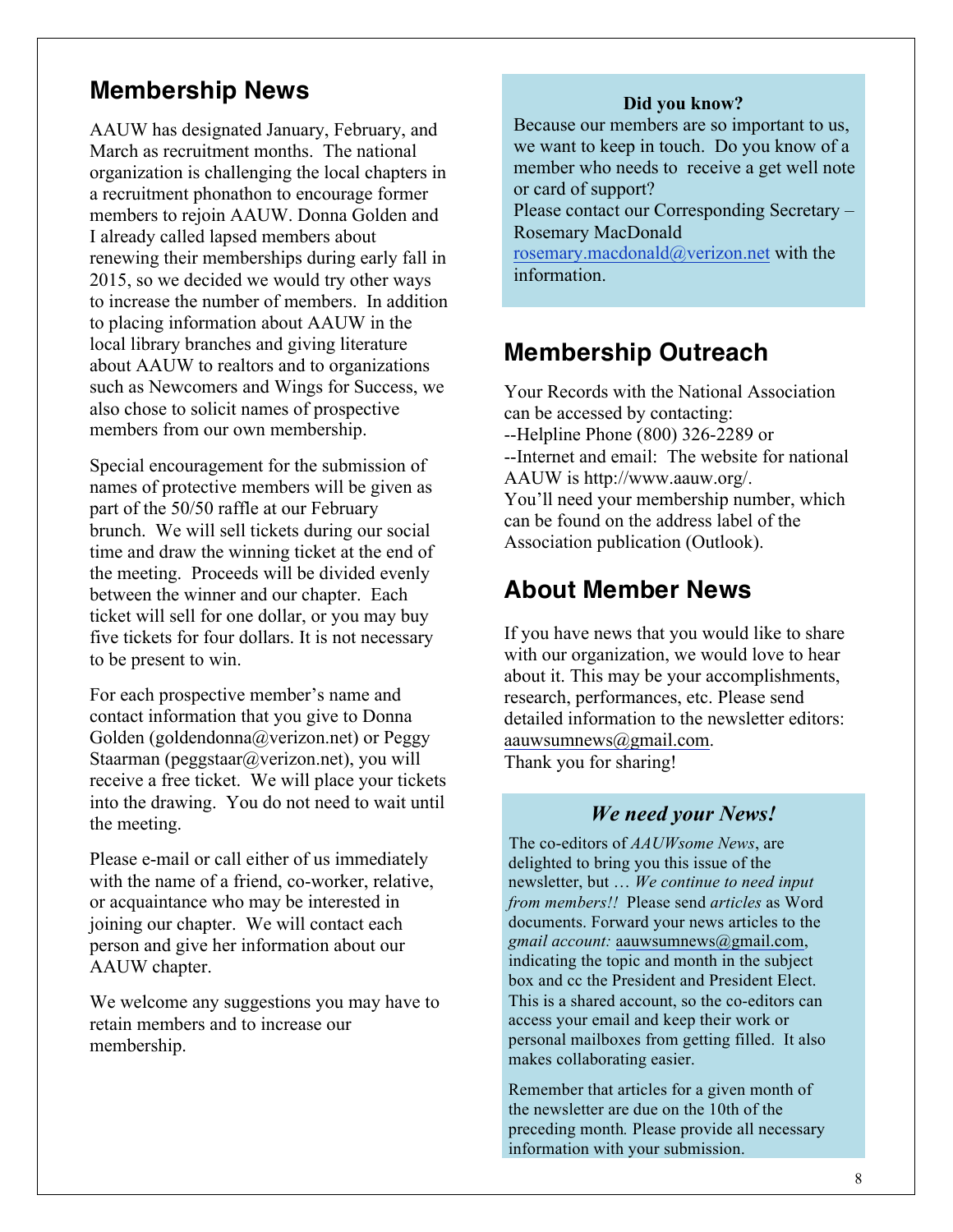#### *AAUW Mission Statement*

*AAUW advances equity for women and girls through advocacy, education, philanthropy, and research.*

| Norma George              | <b>Newsletter Co-Editor</b>    |
|---------------------------|--------------------------------|
| 610-872-7567              | ngeorge@cheyney.edu            |
| Tamara Hollins            | Newsletter Co-Editor           |
| 610-399-2256              | thollins@cheyney.edu           |
| <b>Nancy Rumfield</b>     | Newsletter Co-Editor           |
| 610-399-0388              | nrumfield@gmail.com            |
| Newsletter email          | aauwsumnews@gmail.com          |
| <b>Sue Johnston</b>       | <b>Branch President</b>        |
| 610-363-8535              | siwi77@verizon.net             |
| Barbara Lathroum          | <b>Branch President Elect</b>  |
| 610-321-9783              | blathroum@gmail.com            |
| Eva Kaufmann              | Program Co-Vice-President      |
| 610-793-3809              | ekaufmann1@gmail.com           |
| Mimi Jones                | Program Co-Vice-President      |
| 610-269-4866              | peggstaar@verizon.net          |
| Donna Golden              | Membership Co -Vice-President  |
| 610-429-0944              | goldendonna@verizon.net        |
| Peggy Staarman            | Membership Co - Vice-President |
| 610-269-4866              | pegstaar@verizon.net           |
| <b>Nancy Dore</b>         | <b>Recording Secretary</b>     |
| 610-7250-459              | ncdore @gmail.com              |
| <b>Rosemary MacDonald</b> | <b>Corresponding Secretary</b> |
| 610-296-5474              | rosemary.macdonald@verizon.net |
| Anne Anderko              | <b>Financial Officer</b>       |
| 484-885-4943              | ananderko@msn.com              |
| <b>Branch Website</b>     | wccc-pa.aauw.net               |

Lyn Eaton has resigned as proof reader for the newsletter. We appreciate her help and will miss her expertise.

### **Guidelines for** *AAUW some*

1. Deadline for articles is the  $10<sup>th</sup>$  of the month prior to publication – October 10, January 10 and March 10 for 2015 – 16.

2. Board will develop outline/plan for newsletter.

3. Copies of each newsletter article must be sent to the President and the President Elect. 4. Articles should be less then 340 words (1 column in 12 pt.) and sent as .doc (Word) files whenever possible.

5. Program information should be available for publication in the month prior to the event.

6. SIG information should be specific (when, where, leader, contact info., program or book).

7. Photos should be sent in .jpg format and should be the best quality possible. Leave cropping to the editors when possible.

8. Editors must keep newsletter to 10 pages or less (5 printed front and back).

9. Editors must consult with President or designee if newsletter is too long.

10. Editors and President will determine number of copies to be printed.

11. Board will review and decide list of Friends who receive printed copies.

12. The newsletter should go to the printer by the  $25<sup>th</sup>$  of the month. Copies should include the Circulation Manager, Person who distributes the e-mail version, and, if requested, other named designees.

## **Help AAUW Save Money**

Each year our editors put together informative, attractive, and news filled issues of our *AAUW some* newsletter. At current prices, printing and mailing costs exceed \$1.50 a piece per issue, costing over \$6.00 per member per year. For several years, most of our AAUW members have received their copies via email. If you are not already receiving *AAUW some* via e-mail and would be willing to do so, please contact Sue Johnston, sjwj77@verizon.net.

## *Board Meetings*

All Board meetings are open to the membership and are held at a West Chester location to be designated. Meetings begin at 7:00 p.m., are over by 9 p.m., and are usually on the first Tuesday of the month. The next meeting is on Tuesday, March 1st. The location will be announced.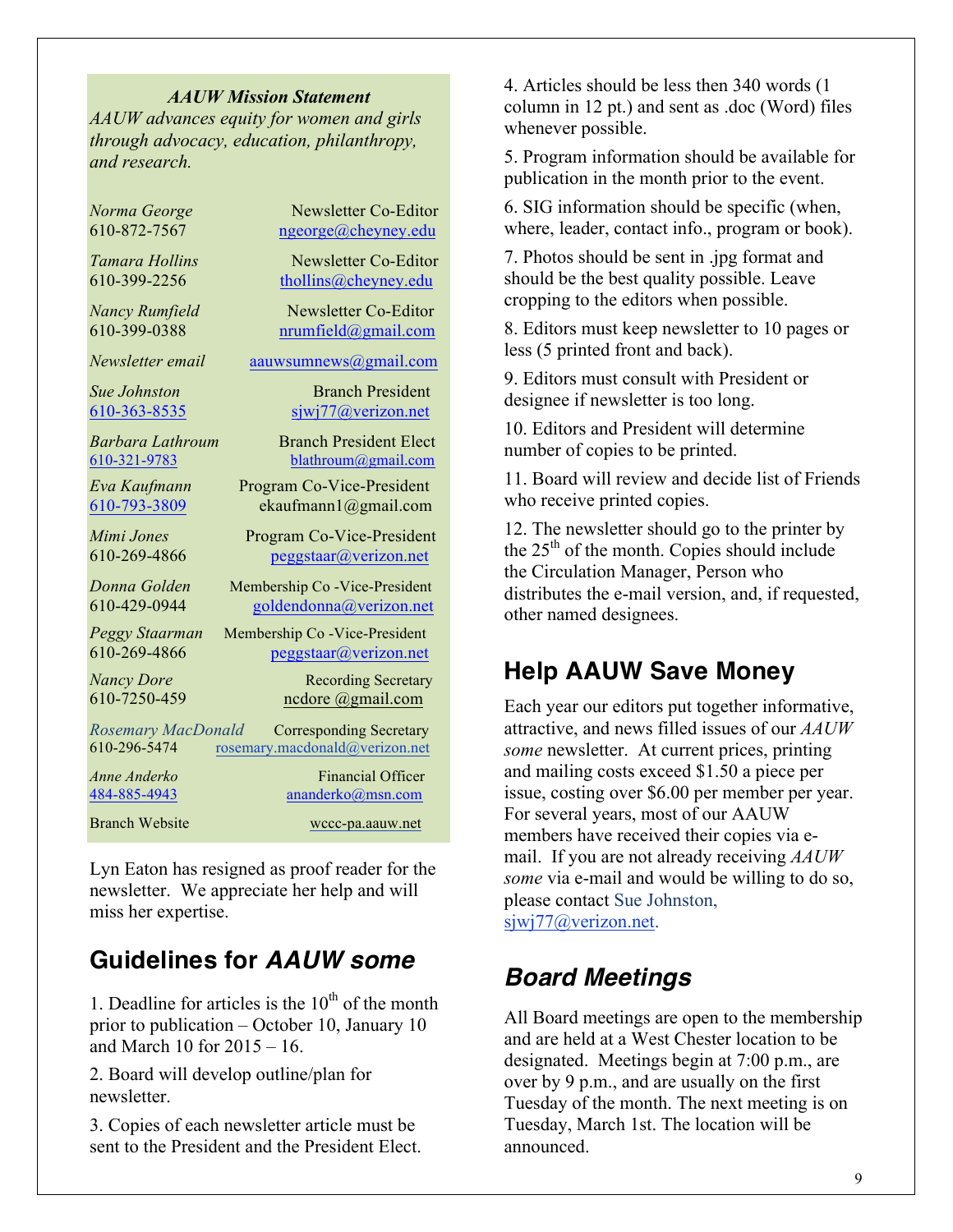### **Special Interest Groups**

### **Couples Bridge**

A chair is needed. Please contact Sue Johnston, sjwj77@verizon.net if interested.

### **Women's Social Bridge**

Do you want to spend some time with fellow AAUW members by playing social bridge once a month? We are in the process of choosing a day and time. Please contact Sandy Alexander at frau.salexander@gmail.com or 610-363- 7467 for more information or to be added to our email list.

### *Book Groups:*

*AAUW branches are known for their book groups, and membership in a group often encourages continuing membership. The West Chester-Chester County Branch currently has two book discussion groups meeting in the day and in the evening at different times of the month.* 

### **LIT I: Daytime Literature Group –**

*Fiction & Nonfiction Book Group- Kay Phillips-* khp65hp@verizon.net

Lit. I meets on the third Monday of the month at 1:00 p.m. The discussion starts at 1:30 p.m. Newcomers always are welcome. During the first half of 2016, we will be reading mostly fiction. Our non-fiction book will be discussed in May.

*February 2016 thru June 2016 -* The dates, books, and locations (the home of the host) are as follows:

February 22nd: *The Transcriptionist* by Amy Rowland at Martina Ossman's house.

March 21st: *The Red Tent* by Anita Diamont. The discussion leader and place will be decided at our January meeting.

April 16th: *A Man called OVE* by Fredrik Backman at Eva Kaufmann's house.

May 16th: *Avoiding the Extinction of Humanity* by John M. Goodman at Sue Johnston's house.

June 20th: Dinner and select books for next

year at Kay Philipps's house. If you have questions, contact Kay Philipps, Chair, at khphilipps@verizon.net

You can find the entire schedule for LIT I for the year on our webpage. http://wccc-pa.aauw.net/files/2015/07/Lit-I\_III\_Fall\_2015.pdf

### **LIT II: Evening Literature Group –**

*Literature II - Fiction & Nonfiction Book Group-Jean Speiser-* JeanSpeiser@gmail.com

Lit. II meets on the third Wednesday Evening of the month. New members are always welcome! No commitment is required. Come to a meeting and see if we're a good fit for you. We mostly read fiction, but we include a few non-fiction books each year.

We meet at 7:00 p.m. on the third Wednesday of each month, except in December (no meeting) and June (second Wednesday). Our discussions start at 7:30 p.m. The snow date is the following Wednesday. Jean Speiser sends out reminders about a week in advance; if you'd like to be included in the reminders, let her know by contacting her via email at JeanSpeiser@gmail.com.

On *February 17th*, we will discuss *Americanah* by the Nigerian author Chimanda Ngozie Adichie. Amazon describes the work as "a powerful, tender story of race and identity" (http://www.amazon.com/Americanah-Chimamanda-Ngozi-Adichie/dp/0307455920). Barb Lathroum will lead the discussion at Peggy Staarman's house in Downingtown. Please let both Peggy (peggstaar@verizon.net) and Jean Speiser know if you're planning to be there.

On *March 16th*, we will discuss *Routes of Man* by Ted Conover. The book is about the benefits and burdens of the roads that connect us. Mimi Jones will lead the discussion at Donna Eaves's house in West Chester. Please let both Donna (deaves@live.com) and Jean Speiser know if you're planning to be there.

On *April 21st*, we will discuss *The Forgotten Seamstress* by Liz Trenow. Amazon describes it as a work that "weaves together past and present in an unforgettable journey"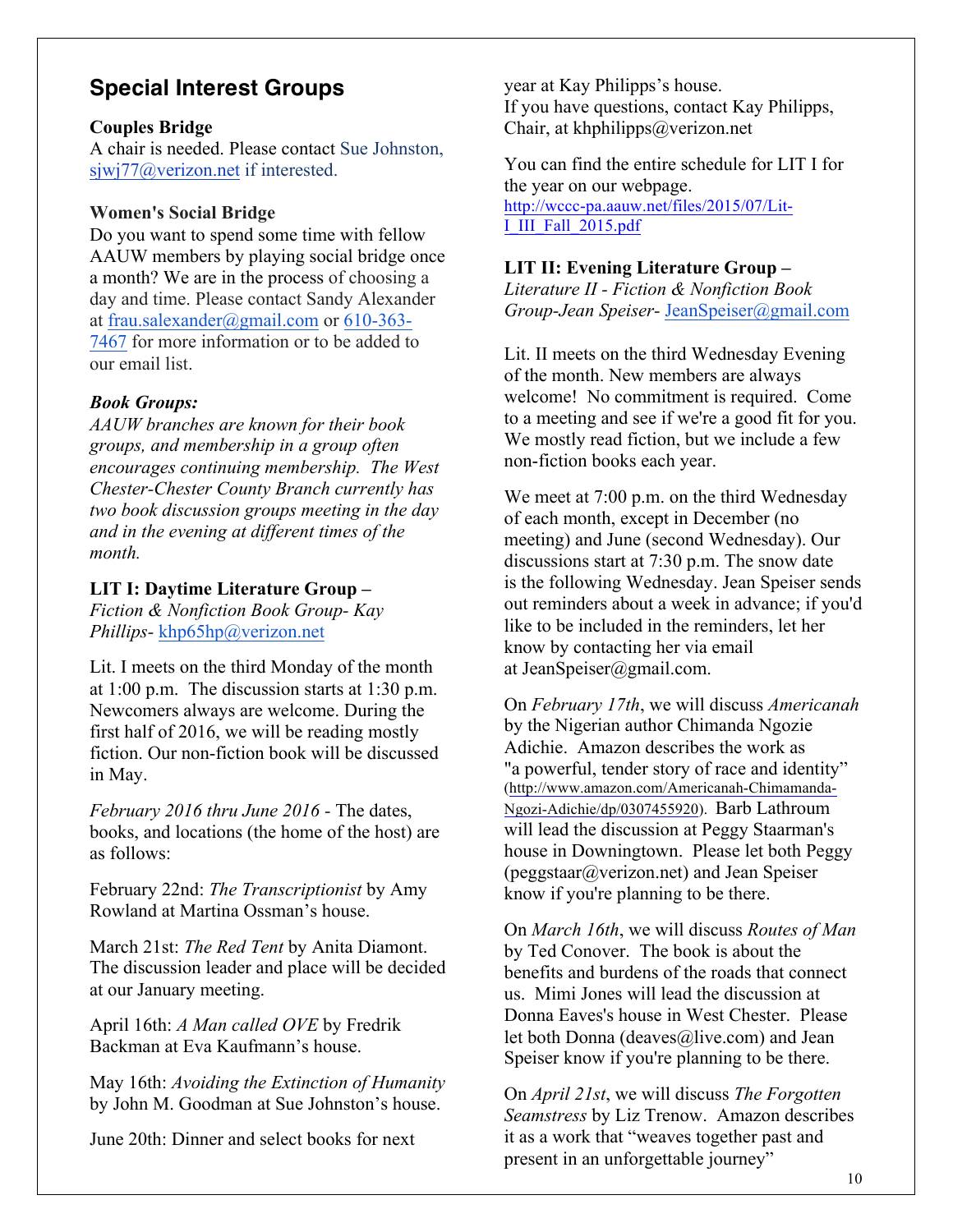#### http://www.amazon.com/Forgotten-Seamstress-Liz-Trenow/dp/1402282486/

Terry Houle will lead the discussion at Carol Zabriskie's house in West Chester. Please tell both Carol (no-way@verizon.net) and Jean Speiser if you're planning to be there.

### **Literature III - Nonfiction Book Group**

This group meets Monday Evening (Lit III, every 2 months, starting in Sept.,  $3<sup>rd</sup>$  Monday)

The next meeting of the Non-Fiction Book Discussion group will be at 2:00 p.m. on Monday, *March 28, 2016* at Timothy's Restaurant, Parkway Center, West Chester. The book title is to be announced. Please call or e-mail Paula McGinness for more information at 610-942-4852 or at pmcginness@verizon.net.

### **FIG (Food Interest Group)**

This group dines either at members' homes or in restaurants. The group usually meets on the second Saturday or Sunday of the month. Couples (unless otherwise specified), singles and new members are welcome to join us.

Next event: *Saturday, March 5, 6:30 p.m*. – Casserole and salad dinner at the home of Gail and Les Silberman. FIG members will receive email invitations. For more information or to join the group, contact Donna Eaves at 610- 692-5277 or at deaves@live.com.

#### **Great Decisions**

For information contact Jacky Page at 610-359- 9887 or jacquelinepage9@gmail.com

**TIG (**Travel Interest Group**) –**This group needs a leader. If you are interested in coordinating trips, please contact Sue Johnston at 610-363- 8535; sjwj77@verizon.net

**Craft Group :**Work on your own project or join us as we create items for the children at the *Domestic Violence Center.* Members could also knit or crochet hats or blankets for the children at the shelter. Please contact Jean Speiser at JeanSpeiser@Gmail.com or 610-738-3363 for additional information.